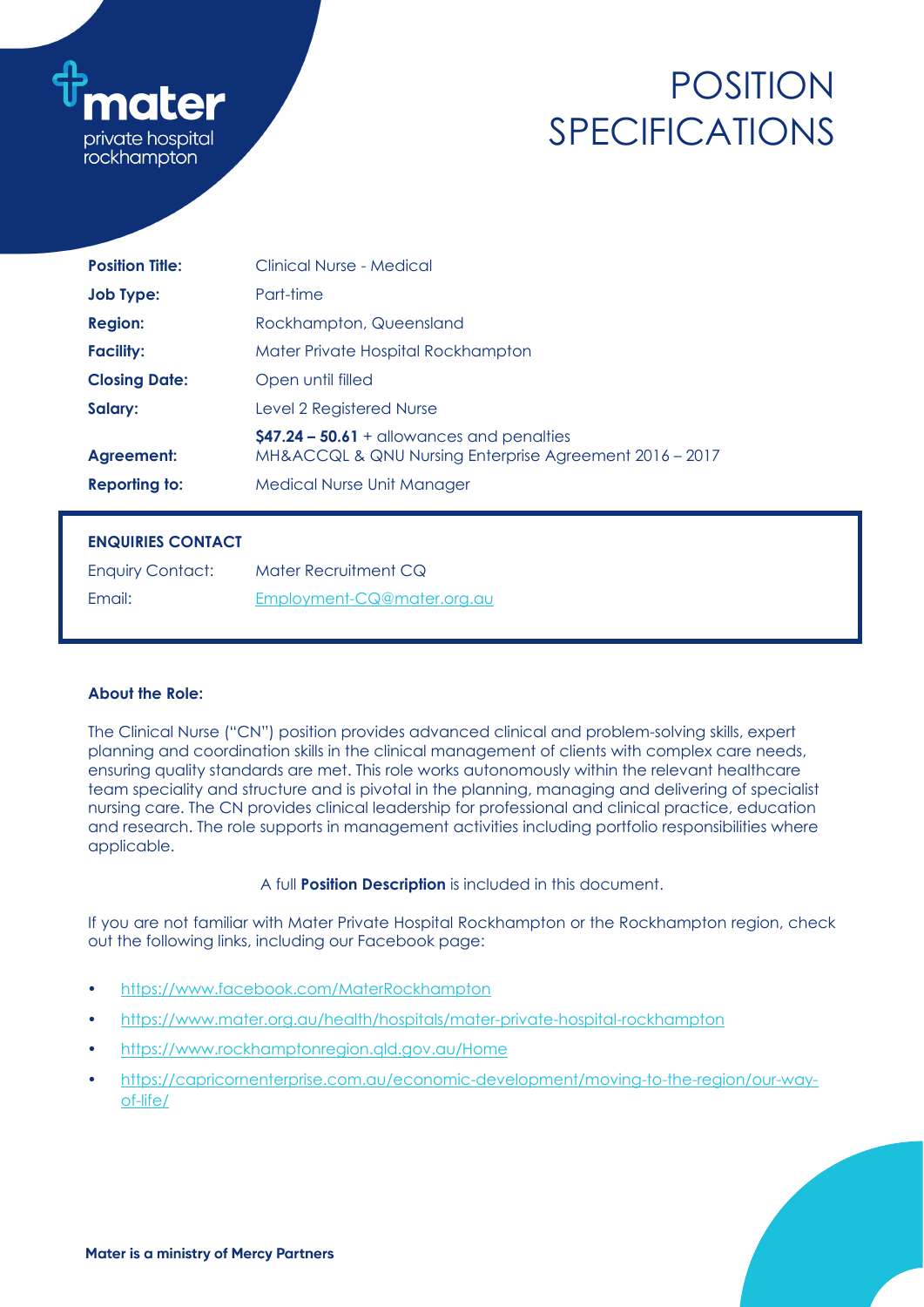### **What you'll be doing**

As the Floor Coordinator your responsibilities will include, but are not limited to:

- Promote and adhere to the Mission and Values of Mater Misericordiae Limited;
- Accept, adhere and promote workplace safety in accordance with the relevant legislation, standards, policies, procedures and model guidelines that promotes 'zero harm' for staff and 'zero preventable harm' for patients;
- Provide direct high quality patient care applying clinical nursing skills and contemporary knowledge to support optimal care outcomes through care coordination, evaluation, collaboration and communication within scope of professional competence;
- $\Box$  Collaborate with patients and their care givers to identify anticipated healthcare outcomes and patient needs;
- $\Box$  Adhere to the documentation standards in accordance with Mater frameworks, policies, procedures and forms;
- Develop and maintain rosters for the approval of the Nurse Unit Manager, or equivalent, as required:
- Participate in policy, procedure and work instruction development, reviews and/or implementation;

#### **About you**

You will also have:

- current AHPRA registration as a Division 1 (Registered Nurse) with no practice restrictions;
- minimum of five (5) years' experience as a Registered Nurse working in a Medical unit.
- Advanced level clinical and problem solving skills;
- Planning and coordination skills in the clinical management of patient care;
- Ability with work within a collegiate healthcare team structure; and

• Awareness of, and involvement with, the National Safety and Quality Health Service Standards. Desirable:

• Postgraduate tertiary qualifications applicable to healthcare team speciality

#### **Interested?**

To apply: <https://www.mater.org.au/group/careers/careers-in-central-queensland>

A conversation to respond to any queries regarding the role responsibilities, clinical and/or management exposure opportunities and working arrangements can be arranged by emailing your request to [Employment-CQ@mater.org.au](mailto:Employment-CQ@mater.org.au) 

Need to relocate? You can also email [Employment-CQ@mater.org.au](mailto:Employment-CQ@mater.org.au) to request a call to discuss what options may be available to you.

#### **\*\*\*Mater will not accept CVs or introductions from Agencies except on invitation. Any unsolicited introductions will not be considered as valid for the duration of this campaign\*\*\***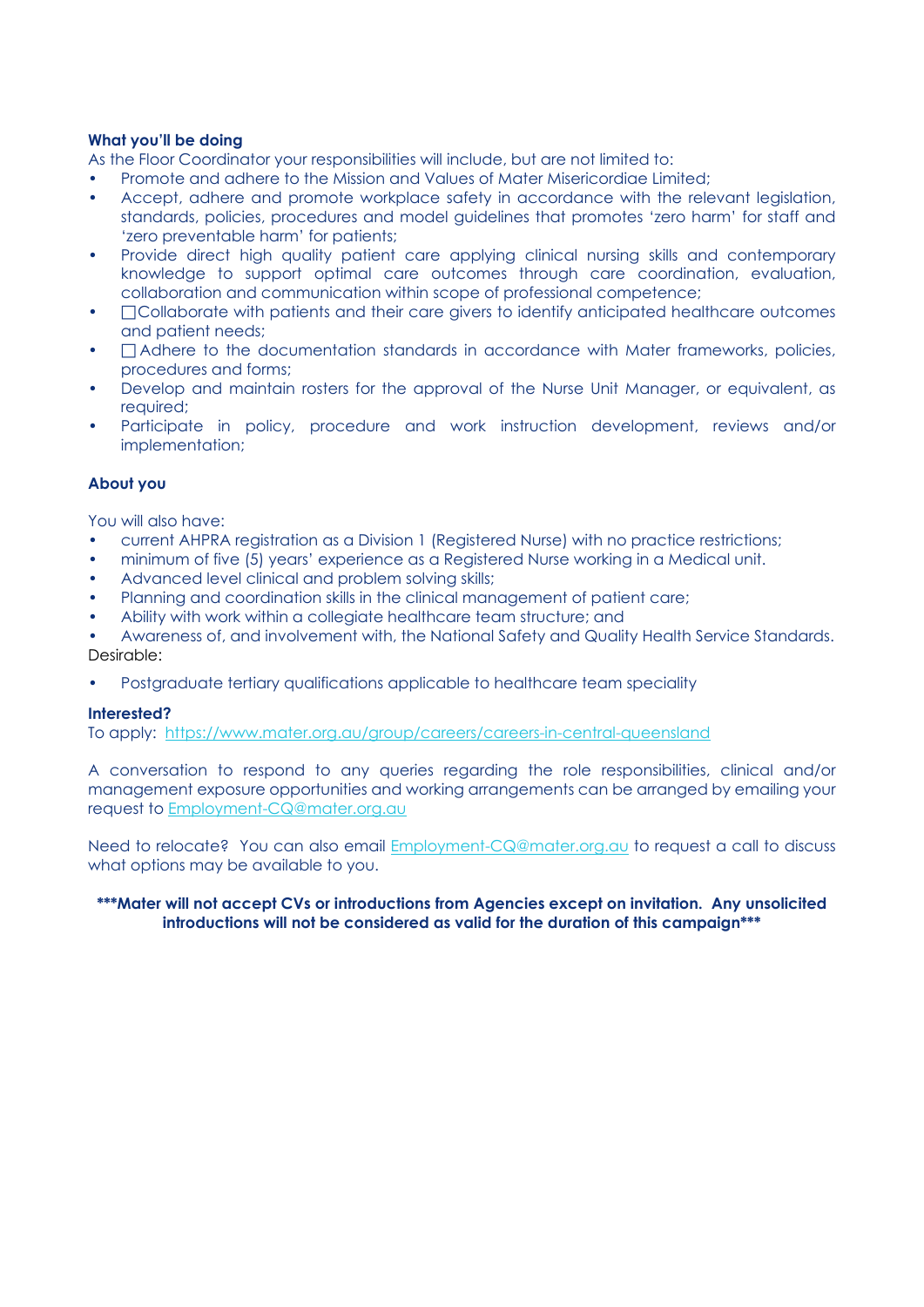

# **Position Description**

|                                  | <b>Position Title: Clinical Nurse</b>         |                      |                                                                              | <b>Agreement: Nursing</b>                       |                    |
|----------------------------------|-----------------------------------------------|----------------------|------------------------------------------------------------------------------|-------------------------------------------------|--------------------|
| Location:                        | Mater Private Hospitals of Central Queensland |                      |                                                                              | <b>Classification:</b> Level 2 Registered Nurse |                    |
| Ministry/Business Stream: Health |                                               |                      | <b>Reports Authority:</b> in accordance with the<br>organisational structure |                                                 |                    |
| <b>Original Date: 05/22</b>      |                                               | <b>Version No: 1</b> | <b>Revision Date: 00/00</b>                                                  | <b>Position No.: Not Unique</b>                 | Page 1 of 3 Page/s |

## **1.0 Behavioural Standards:**

The Clinical Nurse shall adhere to the Mater behavioural standards that include the Mater Mission, Values and Code of Conduct as well as any other relevant professional and behavioural standards, translating these into everyday behaviour and action, and holding self and others to account for these standards.

## **2.0 Position Statement:**

The Clinical Nurse ("CN") position provides advanced clinical and problem-solving skills, expert planning and coordination skills in the clinical management of clients with complex care needs, ensuring quality standards are met. This role works autonomously within the relevant healthcare team speciality and structure and is pivotal in the planning, managing and delivering of specialist nursing care. The CN provides clinical leadership for professional and clinical practice, education and research. The role supports in management activities including portfolio responsibilities where applicable.

#### **3.0 Key Effectiveness Areas:**

- 3.01 Mission & Values
- 3.02 Nursing Care & Clinical Expertise
- 3.03 Managerial Support
- 3.05 Other Responsibilities

#### **4.0 Key Position Responsibilities:**

#### **4.1 Mission and Values**

- Promote and adhere to the Mission and Values of Mater Misericordiae Limited;
- Participate in Mater celebration and traditions; and
- Attend Mission in-service when required.

## **4.2 Nursing Care & Clinical Expertise**

- Provide direct high quality patient care applying clinical nursing skills and contemporary knowledge to support optimal care outcomes through care coordination, evaluation, collaboration and communication within scope of professional competence;
- Collaborate with patients and their care givers to identify anticipated healthcare outcomes and patient needs;
- Adhere to the documentation standards in accordance with Mater frameworks, policies, procedures and forms;
- Coordinate work functions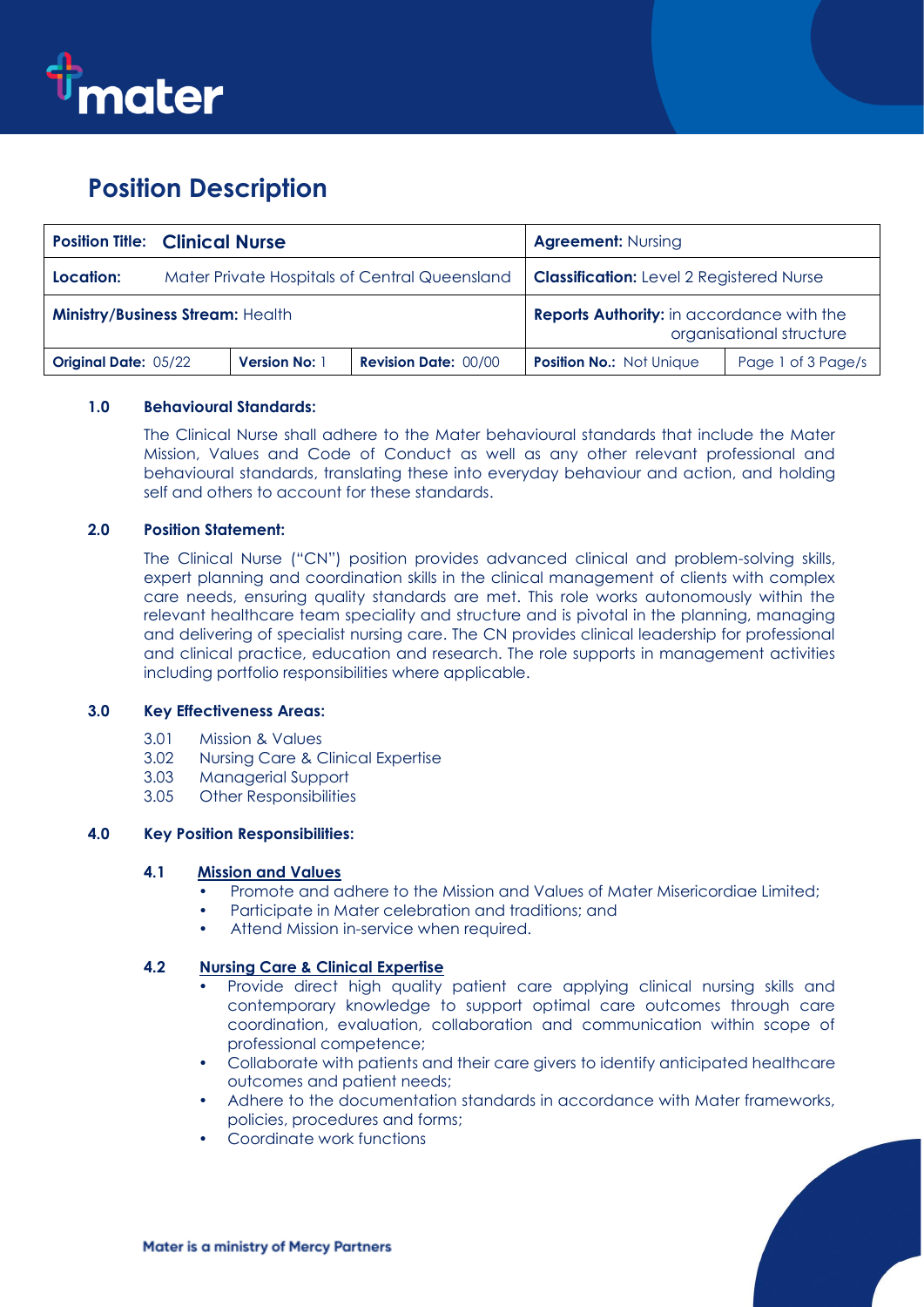- Apply advanced clinical and problem-solving skills, expert planning and coordination skills in the clinical management of patients with complex care needs that promote optimal patient outcomes;
- Undertake comprehensive discharge planning to ensure patients and their support persons, where applicable and appropriate, are provided with adequate support through the provision of education, resources and appropriate community services access; and
- Act as a preceptor and mentor for colleagues and nursing students within the team when required.

#### **4.3 Managerial Support**

- Develop and maintain rosters for the approval of the Nurse Unit Manager, or equivalent, as required;
- Participate in policy, procedure and work instruction development, reviews and/or implementation;
- Support the Nurse Unit Manager, or equivalent, in managing the labour resources of the applicable healthcare team by:
	- o Ensuring the team conducts themselves in accordance with the Code of Conduct;
	- o Participating in or conduct recruitment, selection, induction and separation processes in accordance with organisational policies and procedures;
	- o Identifying clinical and professional development and training needs of the clinical care team and advise and collaborate with appropriate stakeholders;
	- o Undertake staff performance reviews and check-in conversations as required;
	- o Promote a cooperative work environment and maintain open communication through effective interpersonal skills and appropriate forums; and
	- o Actively participate in any succession planning initiatives.
- Allocate resources with regard and adherence to unit budget parameters and goals;
- Analyse data, and other source material, for the preparation of, or contribution to, reports as required; and
- Relieve in the Nurse Unit Manager, or equivalent, position as required.

#### **4.4 Other Responsibilities**

- Accept, adhere and promote workplace safety in accordance with the relevant legislation, standards, policies, procedures and model guidelines that promotes 'zero harm' for staff and 'zero preventable harm' for patients;
- Participate in creating an environment that strives for customer satisfaction;
- Participate in meetings and forums as required;
- Foster a cooperative work environment and maintain open communication through effective interpersonal skills and appropriate forums;
- Participate in and recommend quality activities aiming to improve work practices to exceed customer expectations;
- Fulfil required corporate, mandatory and professional development and competency requirements within stipulated timelines;
- Accept individual responsibility and accountability for own performance and professional development;
- Accept and adhere to all policies and procedures of Mater and your employment location; and
- Undertake other duties/responsibilities as directed by your direct Reporting Authority or other designated authority(s).